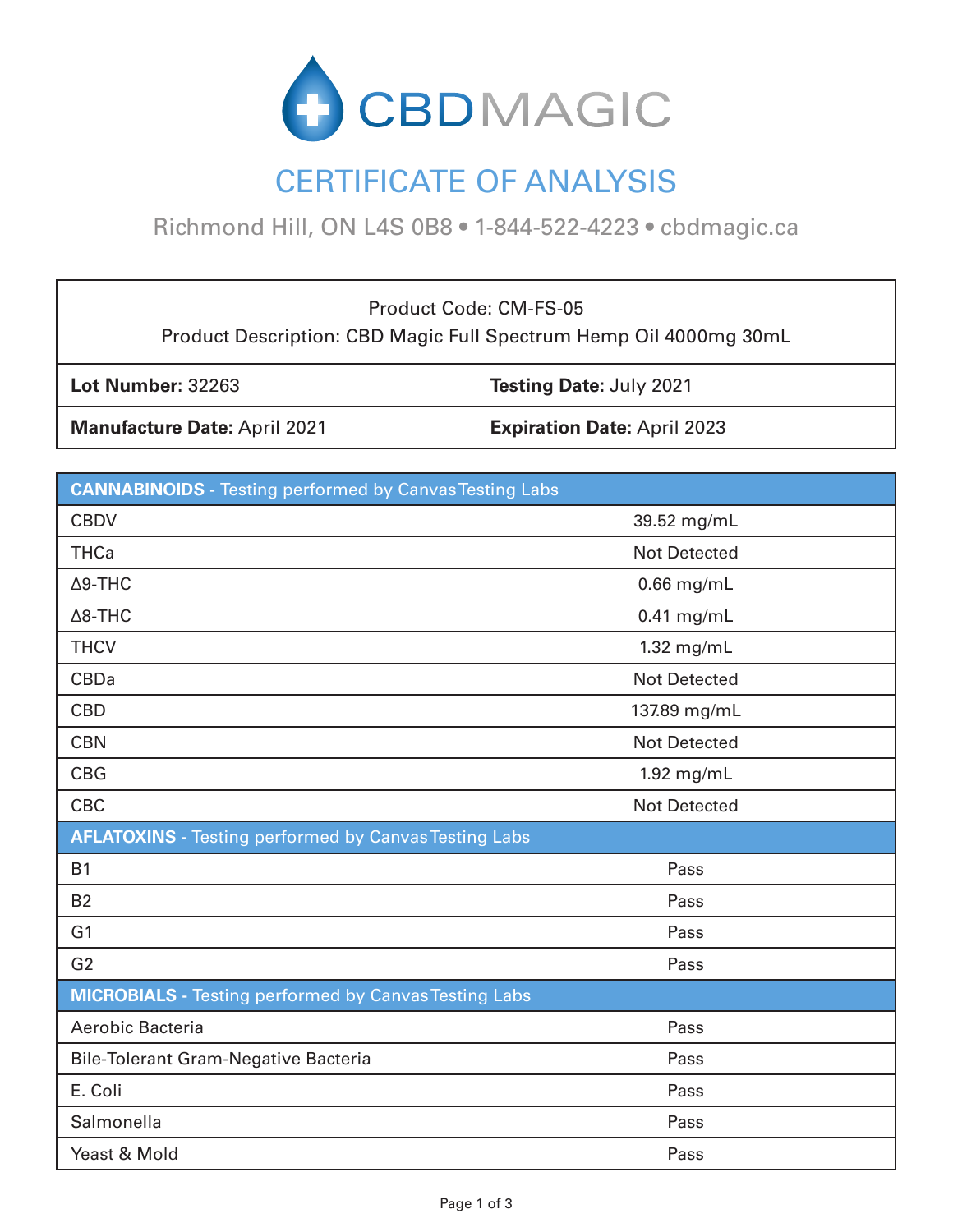

# CERTIFICATE OF ANALYSIS

Richmond Hill, ON L4S 0B8 • 1-844-522-4223 • cbdmagic.ca

#### Product Code: CM-FS-05 Product Description: CBD Magic Full Spectrum Hemp Oil 4000mg 30mL

| <b>Lot Number: 32263</b>            | <b>Testing Date: July 2021</b>     |
|-------------------------------------|------------------------------------|
| <b>Manufacture Date: April 2021</b> | <b>Expiration Date: April 2023</b> |

| <b>HEAVY METALS</b> - Testing performed by Canvas Testing Labs      |      |  |
|---------------------------------------------------------------------|------|--|
| Arsenic                                                             | Pass |  |
| Cadmium                                                             | Pass |  |
| Cobalt                                                              | Pass |  |
| Copper                                                              | Pass |  |
| Lead                                                                | Pass |  |
| Manganese                                                           | Pass |  |
| Mercury                                                             | Pass |  |
| <b>Nickel</b>                                                       | Pass |  |
| Zinc                                                                | Pass |  |
| <b>RESIDUAL SOLVENTS - Testing performed by Canvas Testing Labs</b> |      |  |
| Acetone                                                             | Pass |  |
| Ethanol                                                             | Pass |  |
| Heptane                                                             | Pass |  |
| Isobutane                                                           | Pass |  |
| Isopropanol                                                         | Pass |  |
| n-Butane                                                            | Pass |  |
| n-Hexane                                                            | Pass |  |
| n-Pentane                                                           | Pass |  |
| <b>PESTICIDES</b> - Testing performed by Canvas Testing Labs        |      |  |
| <b>Total Pesticides</b>                                             | Pass |  |